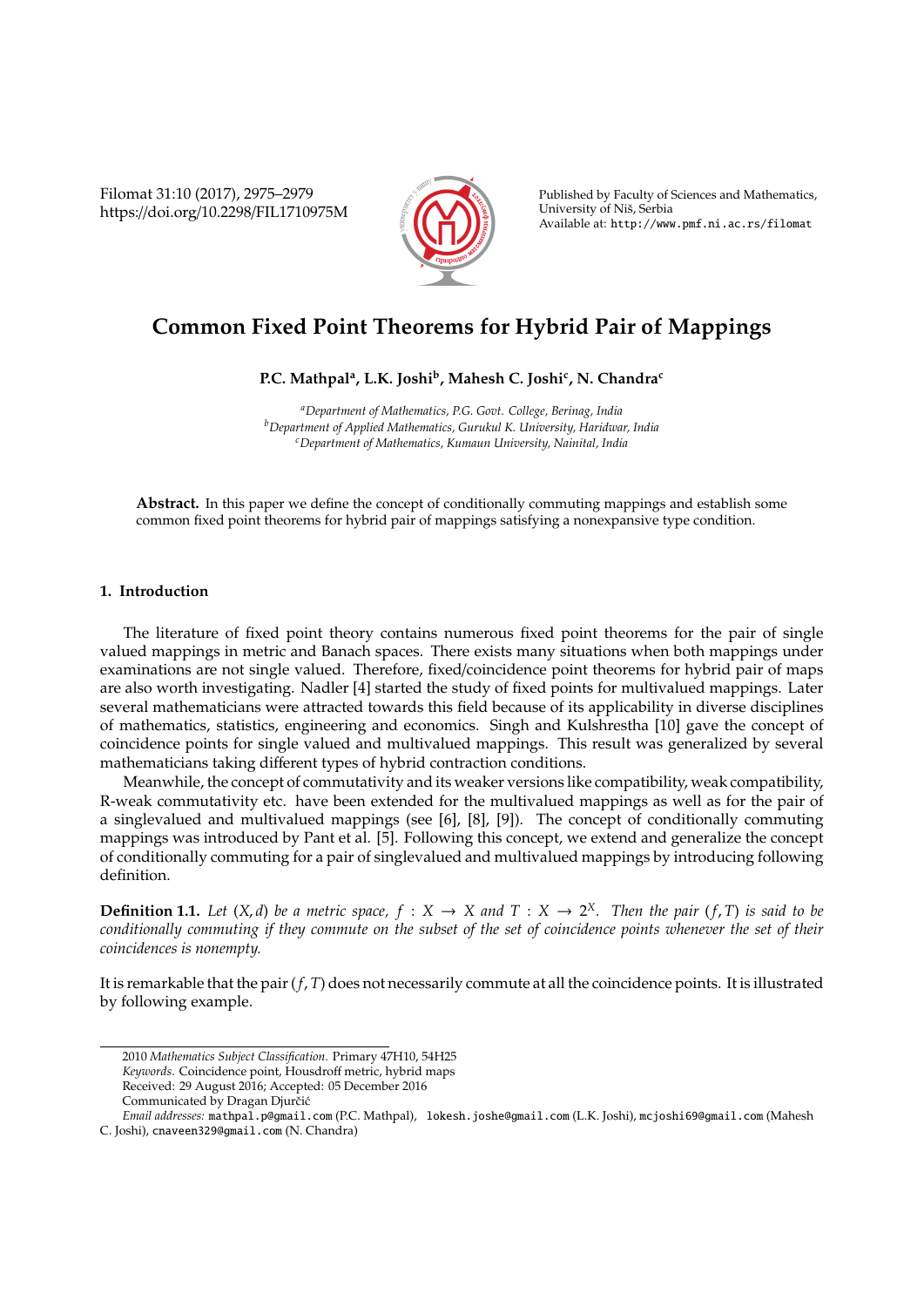**Example 1.2.** *Let*  $X = [2, 20]$ *, define f and*  $T$  *as follows:* 

$$
f(x) = \begin{cases} 4 & \text{if } 2 < x \le 5 \\ 2 & \text{if } x \ge 5 \end{cases}
$$

*and*

$$
T(x) = \begin{cases} \{2, 4\} & \text{if } x = 2\\ \{x, 2x\} & \text{if } 2 < x < 8\\ \{\frac{x}{4}, \frac{x}{2}\} & \text{if } x \ge 8. \end{cases}
$$

*Here, f*(2) = 2  $\in$  *T*(2), *f*(4) = 4  $\in$  *T*(4) *and f*(8) = 2  $\in$  *T*(8) *i.e.*, 2, 4*and* 8 *are coincidence points and f and T. Further,*  $f(T(2) = \{2, 4\} = Tf(2)$ ,  $f(T(8) = \{2, 4\} = Tf(8)$  and  $f(T(4) = \{4, 8\} \neq Tf(4)$ .

*Since f and T commute at subset* {2, 8} *of the set of coincidence points* {2, 4, 8}*. Thus f and T are conditionally commuting mappings.*

Let (*X*, *d*) be a metric space and *H* denotes the Hausdorff metric on *C*(*X*) (resp.*CB*(*X*),*CL*(*X*) ) induced by metric *d*, where *C*(*X*) (resp.*CB*(*X*),*CL*(*X*) ) is the collection of all nonempty compact (resp. closed and bounded, closed) subsets of *X*.

An orbit of multivalued mapping *T* at a point  $x_0$  in *X* is a sequence  $\{x_n : x_n \in Tx_{n-1}\}\$ . A space *X* is *T*-orbitally complete if every Cauchy sequence of the form { $x_n : x_n \in Tx_{n-1}$ } converges in *X*. If for a point  $x_0$ in *X*, there exists a sequence  $\{x_n\}$  ⊂ *X* such that  $fx_{n+1}$  ∈  $Tx_n$ ,  $n = 0, 1, 2, \ldots$ , then  $O_f = \{fx_n : n = 0, 1, 2, \ldots\}$ is an orbit of  $(T, f)$  at  $x_0$ . A space *X* is called  $(T, f)$ -orbitally complete if every Cauchy sequence of the form  ${f x<sub>n</sub> : f x<sub>n+1</sub> ∈ Tx<sub>n</sub>}$  converges in *X* (see [1], [4], [7], [10]).

**Lemma 1.3.** [4]: Let A, B be in CB(X), then for any  $\epsilon > 0$  and  $a \in A$ , there exists  $b \in B$  such that  $d(a, b) ≤ H(a, b) + \epsilon$ . *If*  $A$ ,  $B$  are in  $C(X)$ , then one can choose  $b \in B$  such that  $d(a, b) \leq H(A, B)$ .

## **2. Main Results**

**Theorem 2.1.** Let  $(X, d)$  be a metric space.  $T : X \to C(X)$ ,  $f : X \to X$  such that  $T(X) \subset 2^{f(X)}$  where  $2^{f(X)}$  is set of *all subset of f*(*X*) *. Suppose T and f satisfy the condition*

$$
H(Tx, Ty) \le a \max \Big\{ d(fx, fy), d(fx, Tx), d(fy, Ty), \frac{1}{2}[M(x, y) + m(x, y)] \Big\} + c \left[ M(x, y) + h m(x, y) \right] \tag{1}
$$

where  $M(x, y) = \max\{d(fx, Ty), d(fy, Tx)\}\$ and  $m(x, y) = \min\{d(fx, Ty), d(fy, Tx)\}\$ with  $a, c \ge 0$  such that  $a+2c = 1$ *and h* < 1*, then there exists a coincidence point*  $z \in X$  *if either of the following condition is satisfied.* 

- *i. X is* (*T*, *f*)*-orbitally complete and f is surjective.*
- *ii. f*(*X*) *is* (*T*, *f*)*-orbitally complete.*

*Further, if pair* (*f*, *T*) *is conditionally commuting, then f and T have a common fixed point.*

*Proof.* Let *x*<sup>0</sup> ∈ *X*, since *T*(*X*) ⊂ 2<sup>*f*(*X*)</sup> then there exists a point *x*<sub>1</sub> ∈ *X* such that *y*<sub>1</sub> = *fx*<sub>1</sub> ∈ *Tx*<sup>0</sup> and in general  $y_{n+1} = fx_{n+1} \in Tx_n$ , for each  $n = 0, 1, 2, \ldots$ By (1) and based on the lemma (1.3),

 $+c[M(x_n, x_{n+1}) + hm(x_n, x_{n+1})].$  (2)

$$
d(y_{n+1}, y_{n+2}) \leq H(Tx_n, Tx_{n+1})
$$
  
 
$$
\leq a \max\{d(fx_n, fx_{n+1}), d(fx_n, Tx_n), d(fx_{n+1}, Tx_{n+1}), \frac{1}{2}[M(x_n, x_{n+1}) + m(x_n, x_{n+1})]\}
$$

Since,

$$
M(x_n, x_{n+1}) = \max\{d(fx_n, Tx_{n+1}), d(fx_{n+1}, Tx_n)\} = d(fx_n, Tx_{n+1})
$$
  
\n
$$
\leq d(y_n, y_{n+2}) \leq d(y_n, y_{n+1}) + d(y_{n+1}, y_{n+2})
$$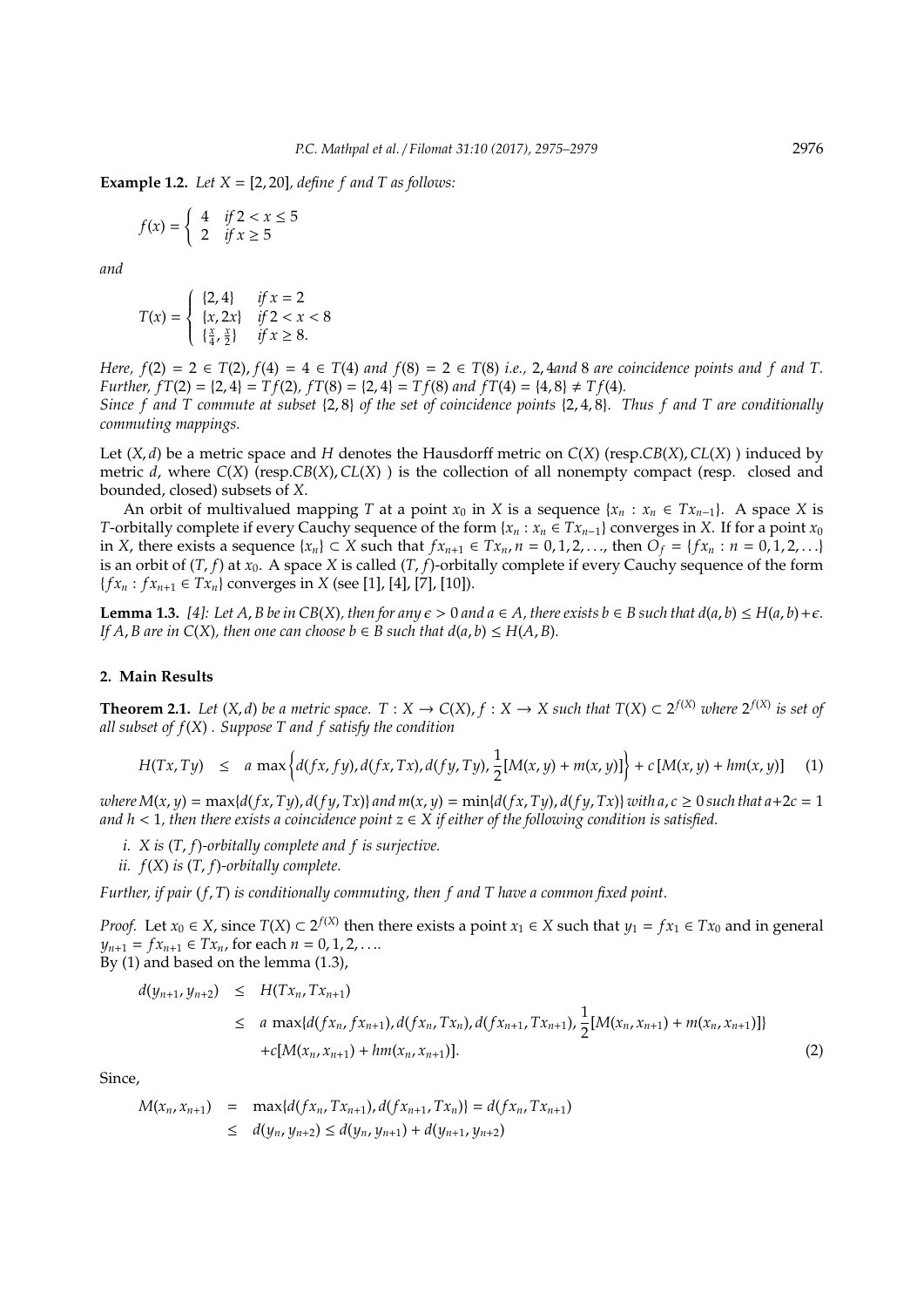and  $m(x_n, x_{n+1}) = \min\{d(fx_n, Tx_{n+1}), d(fx_{n+1}, Tx_n)\} = d(fx_{n+1}, Tx_n) = 0$ therefore by (2)

$$
d(y_{n+1}, y_{n+2}) \leq a \max \Big\{ d(y_n, y_{n+1}), d(y_{n+1}, y_{n+2}), \frac{1}{2} [d(y_n, y_{n+1}) + d(y_{n+1}, y_{n+2})] \Big\} + c [d(y_n, y_{n+1}) + d(y_{n+1}, y_{n+2})].
$$

If  $d(y_n, y_{n+1}) < d(y_{n+1}, y_{n+2})$  for some *n*, then we have

 $d(y_{n+1}, y_{n+2}) < a d(y_{n+1}, y_{n+2}) + 2c d(y_{n+1}, y_{n+2}) = (a + 2c)d(y_{n+1}, y_{n+2}) = d(y_{n+1}, y_{n+2})$ a contradiction. Thus

$$
d(y_{n+1}, y_{n+2}) \le d(y_n, y_{n+1}) \qquad \forall n \in \mathbb{N}.
$$
 (3)

Again, for  $n = 1, 2, 3, ...$ 

$$
d(y_n, y_{n+1}) \leq H(Tx_{n-1}, Tx_n)
$$
  
\n
$$
\leq a \max\{d(fx_{n-1}, fx_n), d(fx_{n-1}, Tx_{n-1}), d(fx_n, Tx_n), \frac{1}{2}[M(x_{n-1}, x_n) + m(x_{n-1}, x_n)]\}
$$
  
\n
$$
+ c [M(x_{n-1}, x_n) + hm(x_{n-1}, x_n)] \tag{4}
$$

By similar arguments as above, we get

$$
d(y_n, y_{n+1}) \le a \max \left\{ d(y_{n-1}, y_n), \frac{1}{2} [d(y_{n-1}, y_n) + d(y_{n+1}, y_{n+2})] \right\} + c d(y_{n-1}, y_{n+1}) \tag{5}
$$

Again using (1), we have

$$
d(y_{n-1}, y_{n+1}) \leq H(Tx_{n-2}, Tx_n)
$$
  
\n
$$
\leq a \max\{d(fx_{n-2}, fx_n), d(fx_{n-2}, Tx_{n-2}), d(fx_n, Tx_n), \frac{1}{2}[M(x_{n-2}, x_n) + m(x_{n-2}, x_n)]\}
$$
  
\n
$$
+ c \left[M(x_{n-2}, x_n) + hm(x_{n-2}, x_n)\right].
$$
 (6)

From(3), we get

$$
M(x_{n-2}, x_n) + m(x_{n-2}, x_n) \le d(y_{n-2}, y_{n+1}) + d(y_n, y_{n-1})
$$
  
\n
$$
\le d(y_{n-2}, y_{n-1}) + d(y_{n-1}, y_n) + d(y_n, y_{n+1}) + d(y_n, y_{n+1})
$$
  
\n
$$
\le 4d(y_{n-2}, y_{n-1})
$$
\n(7)

and 
$$
M(x_{n-2}, x_n) + hm(x_{n-2}, x_n) \le d(y_{n-2}, y_{n-1}) + d(y_{n-1}, y_n) + d(y_n, y_{n+1}) + hd(y_n, y_{n-1})
$$
 (8)  
By (3), (6), (7) and (8), we get

$$
L_{1}(0,1)(0,1) = 0.1
$$

$$
d(y_{n-1}, y_{n+1}) \le 2a d(y_{n-2}, y_{n-1}) + c[d(y_{n-2}, y_{n-1}) + d(y_{n-1}, y_n) + d(y_n, y_{n+1}) + hd(y_n, y_{n-1})]
$$
  
\n
$$
\le 2a d(y_{n-2}, y_{n-1}) + c(3 + h)d(y_{n-2}, y_{n-1})
$$
  
\n
$$
\le (2 - c(1 - h))d(y_{n-2}, y_{n-1}).
$$
\n(9)

From (3), (5) and (9),

$$
d(y_n, y_{n+1}) \leq ad(y_{n-1}, y_{n-2}) + c[(2 - c(1 - h))]d(y_{n-2}, y_{n-1})
$$
  
\n
$$
\leq (a + 2c)d(y_{n-2}, y_{n-1}) - c^2(1 - h)d(y_{n-2}, y_{n-1})
$$
  
\n
$$
= (1 - c^2(1 - h))d(y_{n-2}, y_{n-1})
$$
  
\n
$$
\leq (1 - c^2(1 - h))^2d(y_{n-4}, y_{n-3})
$$
  
\n...  
\n
$$
\leq (1 - c^2(1 - h))^{\frac{n}{2}}d(y_0, y_1).
$$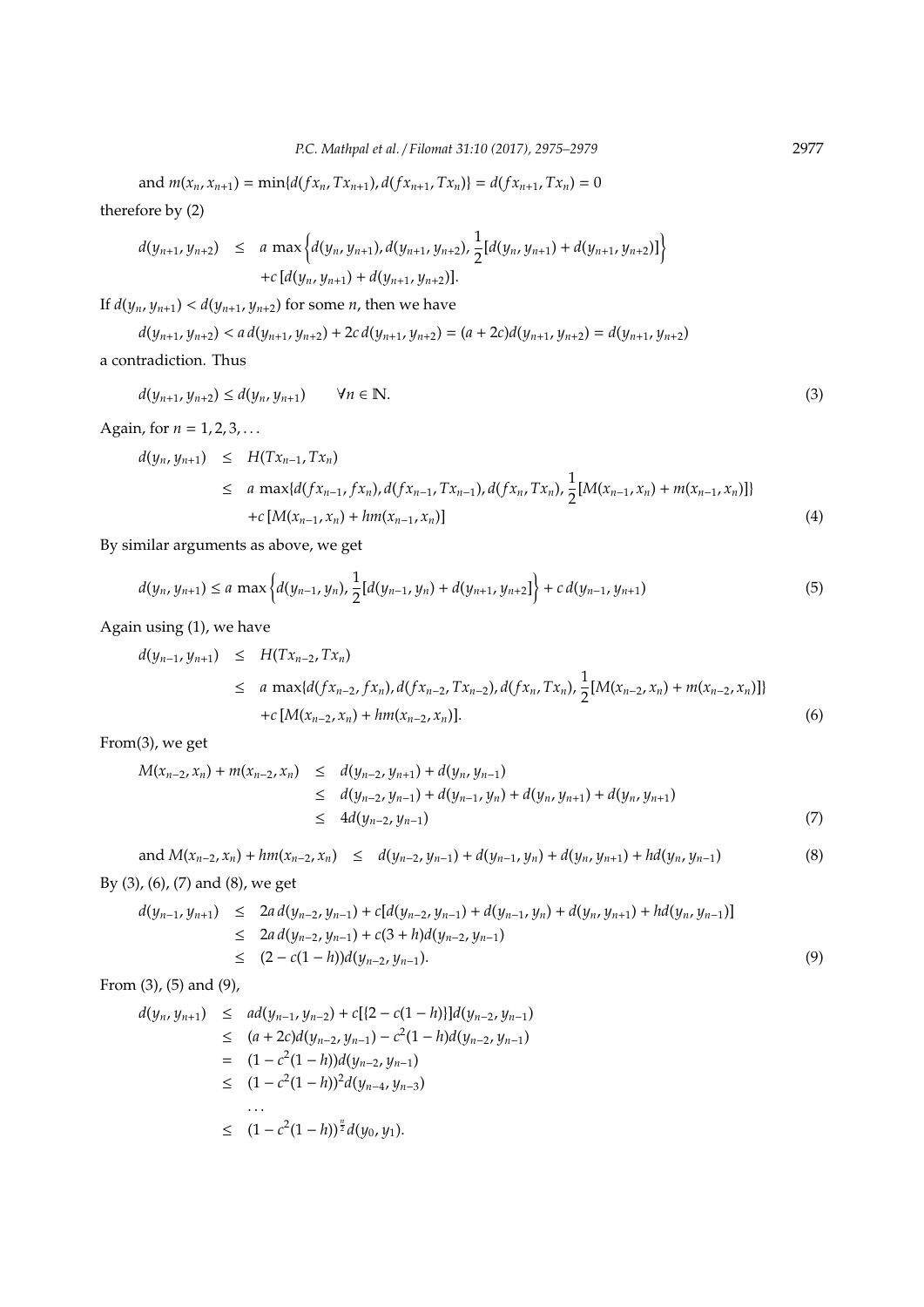Hence  $\{y_n\}$  is a Cuachy sequence in *X*. Thus from (*i*) or (*ii*)

$$
\lim_{n\to\infty}y_n=\lim_{n\to\infty}fx_n\to p\in X.
$$

If *f* is surjective then there exists  $z \in X$  such that  $p = fz$ , this is obviously true in case (*ii*) as well. To show that *z* is coincidence point of *f* and *T*, we have

$$
d(fz, Tz) \leq d(fz, fx_{n+1}) + d(fx_{n+1}, Tz)
$$
  
\n
$$
\leq d(fz, fx_{n+1}) + H(Tx_n, Tz)
$$
  
\n
$$
\leq d(fz, fx_{n+1}) + a \max \{d(fx_n, fz), d(fx_n, Tx_n), d(fz, Tz), \frac{1}{2}[M(x_n, z) + m(x_n, z)]\}
$$
  
\n
$$
+ c[M(x_n, z) + hm(x_n, z)]
$$
\n(10)

$$
\lim_{n \to \infty} M(x_n, z) = \lim_{n \to \infty} \max\{d(fx_n, Tz), d(fz, Tx_n)\} = d(fz, Tz)
$$
\n
$$
\lim_{n \to \infty} m(x_n, z) = \lim_{n \to \infty} \min\{d(fx_n, Tz), d(fz, Tx_n)\} = 0
$$
\n
$$
\Rightarrow d(fz, Tz) \leq a d(fz, Tz) + c d(fz, Tz) = (a + c)d(fz, Tz).
$$

Since  $a + c < 1$ , hence  $fz \in Tz$ , i.e., *z* is coincidence point of  $f$  and  $T$ . Now, taking (*f*, *T*) a conditionally commuting pair, there exists two cases: **Case 1:** *f* and *T* commute at *z*, i.e.,  $fTz = Tfz$ , so  $p = fz \in Tz$  implies that  $fp \in fTz = Tfz = Tp$ . Now,

$$
d(fp, p) \leq H(Tp, Tz)
$$
  
\n
$$
\leq a \max \left\{ d(fz, fp), d(fp, Tp), d(fz, Tz), \frac{1}{2}[M(p, z) + m(p, z)] \right\} + c[M(p, z) + hm(p, z)].
$$

We have

$$
M(p, z) = \max\{d(fp, Tz), d(fz, Tp)\}
$$
  
\n
$$
\leq \max\{d(fp, fz) + d(fz, Tz), d(fz, fp) + d(fp, Tp)\} = d(fp, fz)
$$
  
\nand  $m(p, z) = \min\{d(fp, Tz), d(fz, Tp)\}$   
\n
$$
\leq \min\{d(fp, fz) + d(fz, Tz), d(fz, fp) + d(fp, Tp)\} = d(fp, fz).
$$
  
\nTherefore,  $d(fp, p) \leq a\,(fp, fz) + c[d(fp, fz) + hd(fp, fz)] = (a + c + ch)d(fp, fz).$ 

Since  $a + c + ch < 1$ , hence  $p = fp \in Tp$ , i.e., p is a common fixed point of f and T. **Case 2:** If *f* and *T* do not commute at *z*, then by definition of conditionally commuting mappings there exists at least one coincidence point at which *f* and *T* commute, i.e., there exists  $y \in X$  such that  $p = fy \in Ty$ and  $fTy = Tfy$ . By similar calculations as in case 1, it can be easily proved that  $d(fp, p) = 0$ . Hence  $p = fy$ is a common fixed point of *f* and *T*.  $\square$ 

Replacing *C*(*X*) by *CL*(*X*) in Theroem (2.1), we get following result.

**Theorem 2.2.** *Let*  $(X, d)$  *be a metric space.*  $T : X \to CL(X)$ ,  $f : X \to X$  *satisfying all conditions of Theorem* (2.1) *with a*,  $c \ge 0$  *and a* + 2 $c$  < 1. Then f and T have common fixed point  $z \in X$ .

*Proof.* Let  $x_0 \in X$ . Choose a point  $x_1 \in X$  such that  $y_1 = fx_1 \in Tx_0$ . In general for each *n* choose *y*<sub>*n*+1</sub> = *fx*<sub>*n*+1</sub> ∈ *Tx*<sub>*n*</sub>. Since *Tx*<sub>*n*</sub> ∈ *CL*(*X*), using lemma (1.3),

$$
d(y_{n+1}, y_{n+2}) \le \lambda H(Tx_n, Tx_{n+1}), \qquad \text{where } \lambda > 1 \text{ and } \lambda(a + 2c) < 1.
$$

From (1)

 $d(y_{n+1}, y_{n+2}) \leq \lambda H(Tx_n, Tx_{n+1})$  $\leq \lambda(a+2c)d(y_n,y_{n+1})$  $\leq {\lambda(a+2c)}^n d(y_0, y_1).$